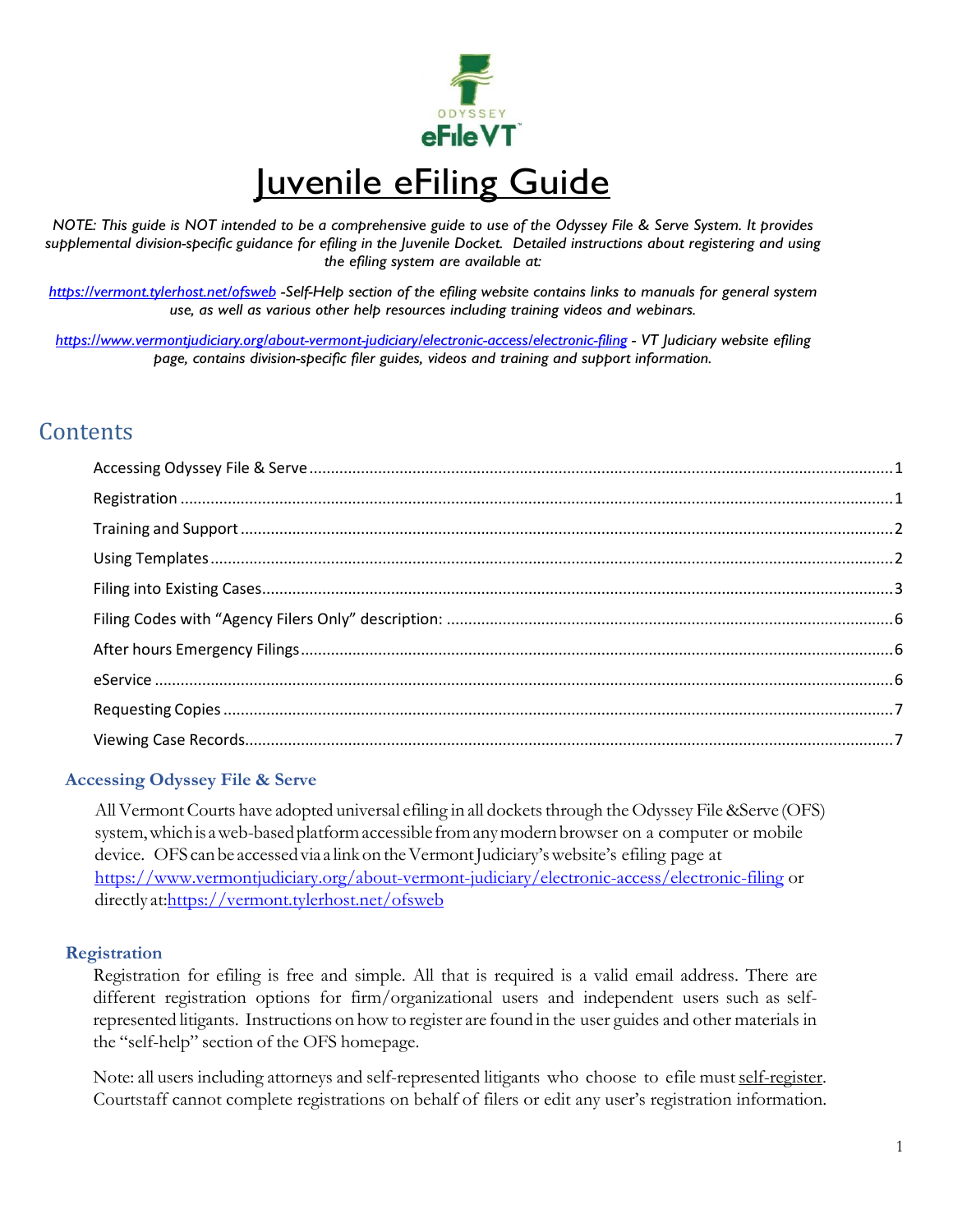## <span id="page-1-0"></span>**Training and Support**

- For general information and questions about use of the efiling system, on the OFS homepage <https://vermont.tylerhost.net/ofsweb> there is a "self help" section with numerous resources:
	- o Live web training sessions and recorded trainings that can be viewed any time
	- o A Database of FAQs
	- o Chat, messaging and other contact options for support
	- o Training videos
	- o Downloadable user guides
	- Vermont-specific guides about filing in various division and case types are on the Judiciary website's efiling page [https://www.vermontjudiciary.org/about-vermont-judiciary/electronic](https://www.vermontjudiciary.org/about-vermont-judiciary/electronic-access/electronic-filing)[access/electronic-filing,](https://www.vermontjudiciary.org/about-vermont-judiciary/electronic-access/electronic-filing) also accessible here from the homepage:



o There is also a Judiciary efiling helpdesk for Vermont-specific efiling procedural questions at [JUD.EFileSupport@vermont.gov](mailto:JUD.EFileSupport@vermont.gov) *Please use this email for efiling questions and do not send efiling questions to the main Judiciary Helpdesk email.* 

#### <span id="page-1-1"></span>**Using Templates**

Users may create templates for particular common filing types where any non-case specific codes and fields of data may be prefilled and saved, to increase efficiency when making a filing of that type. Below is a summary of the steps involved but see Ch. 8 of the Tyler Firm User Guide for detailed information about creating and using templates.

#### Creating A Template

- 1. Select Use a Template
- 2. Choose New Template
- 3. New Template dialogue opens
- 4. Complete as much information in each section as applicable See Section 3 re: Filings
- 5. Save changes after each section
	- a. Fees Payment Account Select Waiver
- 6. Continue when all information you want to put in the template is complete
- 7. The template will load and show all information you entered, if all is ok Save Template
- 8. To file using a template, select "Use a Template" from the Filer Dashboard:

| <b>New Filing</b>                   |                  |  |
|-------------------------------------|------------------|--|
| <b>Start a New Case</b><br>a        | Use a Template ? |  |
| File into Existing Case<br><b>P</b> |                  |  |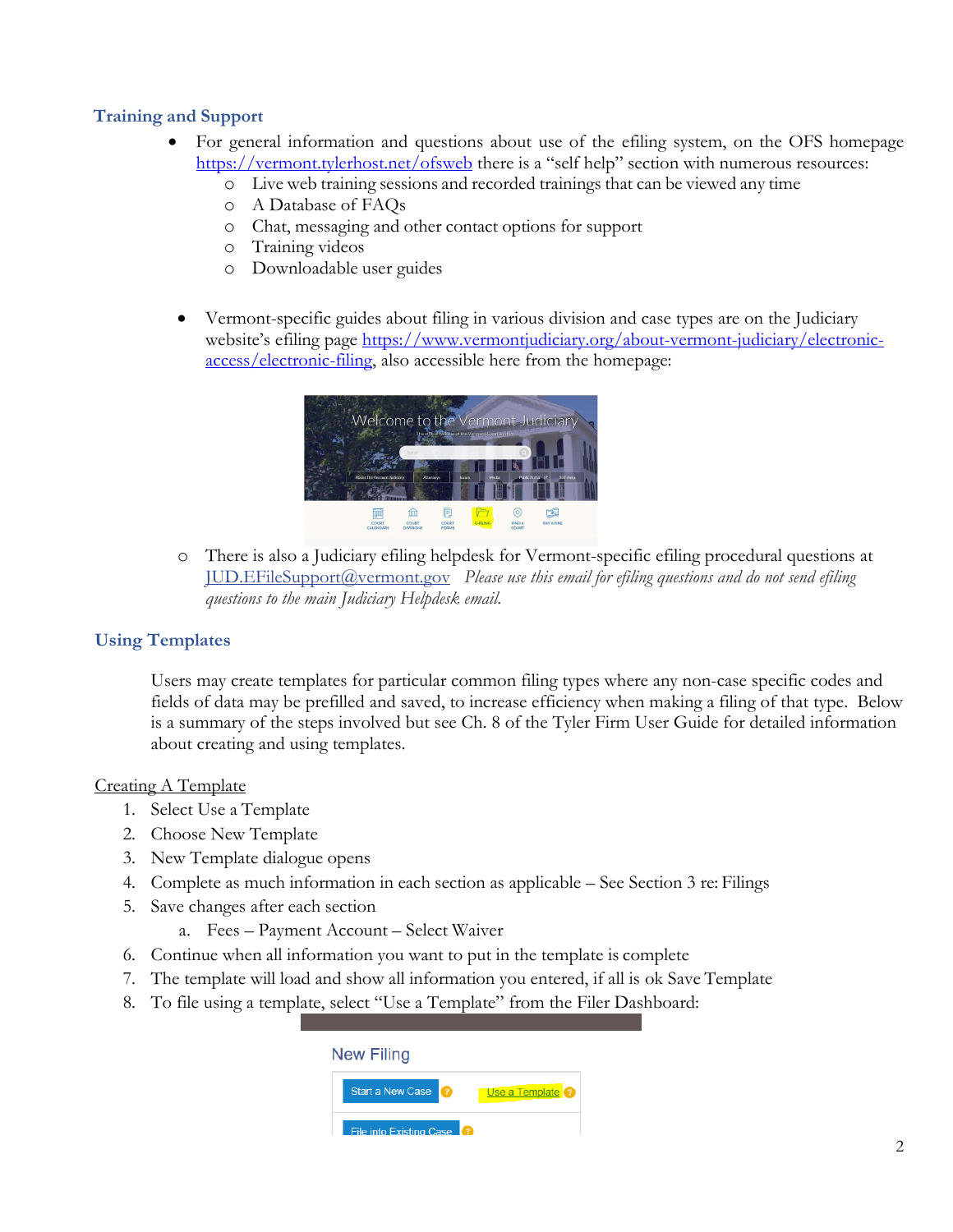### <span id="page-2-0"></span>**Filing into Existing Cases**

All existing pending and closed cases that were in the old case management system (VTADS) will be searchable in OFS and available for making subsequent filings by clicking "File into Existing Case" from the Filer Dashboard. For these cases, use the existing docket number in its full original format (including the 4 letter county initial/docket code at the end. Use dashes and no spaces in the numbers, then a space before the letters). Some case and party types are "masked" in OFS for confidentiality reasons, meaning that names and other identifying information are not displayed to filers.These types include Juvenile, Mental Health and Relief from Abuse filings. For these types, you will need to know the county/unit and the docket/case number in order to file into it.

For very old cases (generally pre-1990) that were never in the VTADS system, they will not be searchable to file into in OFS. Any filings for such cases may/must be submitted to the court through alternative means (mail or email with clerk's permission).

## **Filing a New CHINS Case**

- 1. Case Information
	- a. Location: Use dropdown or start typing the appropriate county
	- b. Case Category: Select Family
	- c. Case Type: Use the dropdown to select the appropriate type
		- i. CHINS A Abandoned or Abused by Parent/Guardian/Custodian
		- ii. CHINS B Without Parental Care of Subsistence (Neglect)
		- iii. CHINS C Is Without or Beyond the Control of Parent/Guardian/Custodian
		- iv. CHINS D Habitually and Without Justification Truant

*Note: only 1 CHINS case type may be filed at a time. There is no mechanism for filing a "combined" CHINS case with multiple types- one must be chosen, or separate petitions must be filed in such situations.* 

- 2. Party Information
	- a. Petitioner defaults as the first Party Type to add
	- b.  $\sqrt{\phantom{a}}$  Party is a Business or Agency
	- c. Business Name State of Vermont \*This defaults in the Filing, you only need to add the appropriate attorney for the State
	- d. Save Changes (you will do this after each party is added)
	- e. Juvenile defaults as the second Party Type to add
		- i. Complete the juvenile's name, DOB and any other known information
	- f. Save Changes
	- g. DCF defaults as the third Party Type to add for CHINS A, B and C, **\*if** they are a party for a CHINS D, they can be added as noted starting with step i below – the appropriate DCF agency should be added in this role – a DCF Case Worker can be added
	- h. Save Changes
	- i. Once the default parties are added, you can add more parties by going to this section and selecting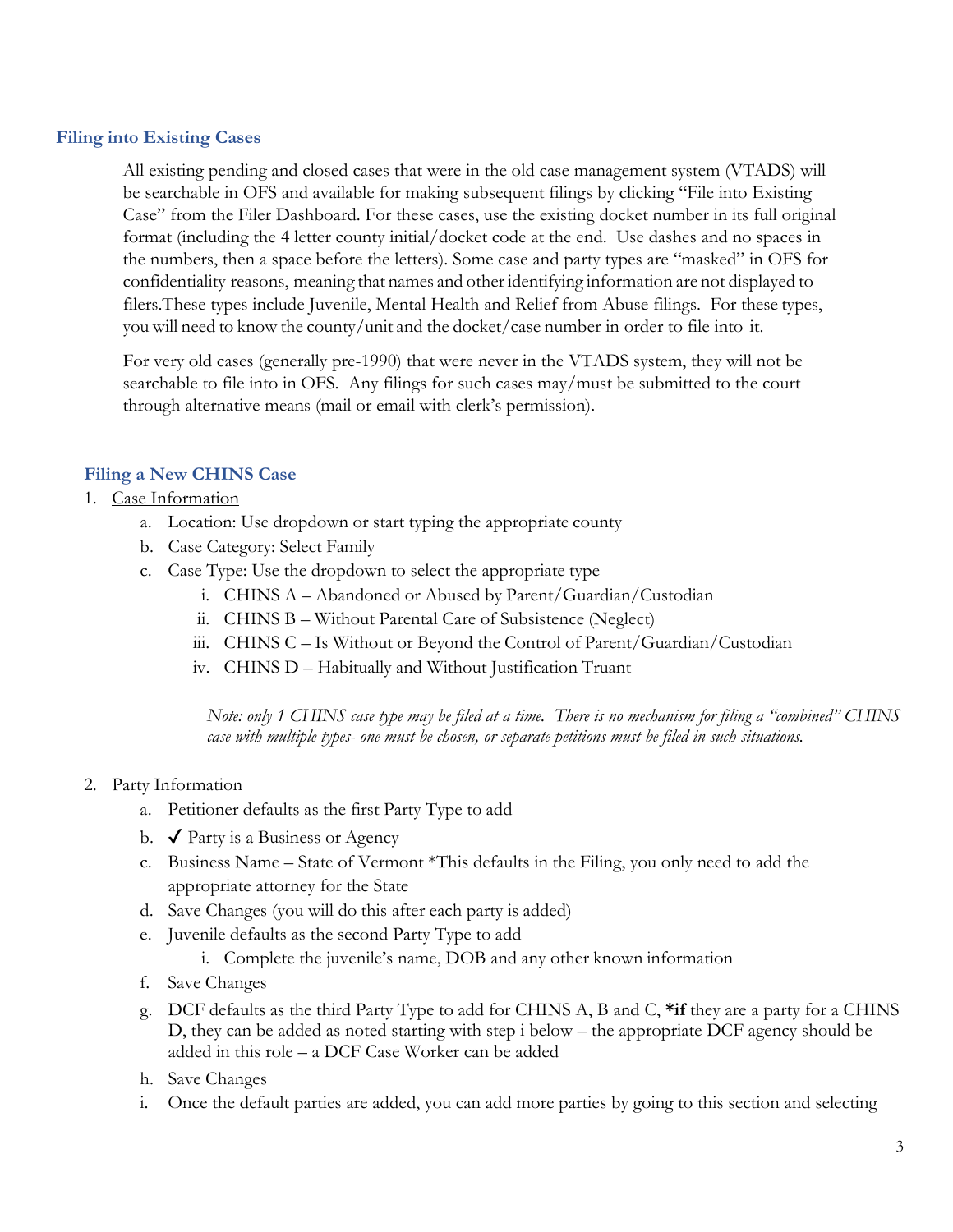Add Another Party such as the second parent, DCF Case Worker, etc.

- **j. You MUST add the party(s) the petition is being filed against – Mother, Father, Guardian, Custodian, etc.**
- k. When you are using the Add Another Party function, select their appropriate role such as Mother, Father, Guardian, Custodian, etc.
- l. Continue this way until all parties are added
	- i. DCF Caseworker can be added as DCF Worker

*Please note, the system is not configured to enter Race, or Ethnicity (if applicable) for the juvenile CHINS cases, however these are still required fields for all juvenile filings so they must be complete onthe petition you file; they will be entered by the clerk on the Odyssey side.*

## 3. Filings

- a. Filing Type Defaults to Efile
- b. Filing Code Use the dropdown or start typing JCHINSFILE (Juvenile CHINS Petition and Affidavit) should be used as the lead filing code
- c. Lead Document Upload the Petition and Affidavit
- d. Security Should default to Confidential, if not, use the dropdown to select confidential
- e. Attachments Upload any additional documents that are appropriate and specific to the lead filing such as additional affidavits
- f. Save Changes
- If an emergency motion is being filed with this case such as for a temporary care order or emergency conditional custody order, once you save changes for this section, go back to this section and select Add Another Filing – it is recommended that you also alert the Juvenile Clerk by phone or email if this is an emergency filing
	- g. Filing Code Use the dropdown to select the appropriate motion \*NOTE most juvenile events contain the word juvenile in them – ex. Motion Juvenile for Emergency Care Order or Motion Juvenile for Emergency Conditional Custody Order
	- h. Lead Document Upload the motion
- 4. Fees
	- a. Payment Account Use dropdown to select Waiver **\*\***the Waiver Account must be set up by the firm administrator. See instructions available at [https://www.vermontjudiciary.org/about](https://www.vermontjudiciary.org/about-vermont-judiciary/electronic-access/electronic-filing)[vermont-judiciary/electronic-access/electronic-filing](https://www.vermontjudiciary.org/about-vermont-judiciary/electronic-access/electronic-filing)
- 5. Submission Agreements
	- a.  $\checkmark$  I certify that ... filer must check both.
	- b. Select Summary
	- c. The case will reload for you to review
		- i. Submit once you are sure you have everything correct
	- d. The filing is now submitted
	- e. You will get a confirmation email that the filing was submitted which will include the envelope number for the filing – you will receive another email with the case number when the clerk accepts the filing into Odyssey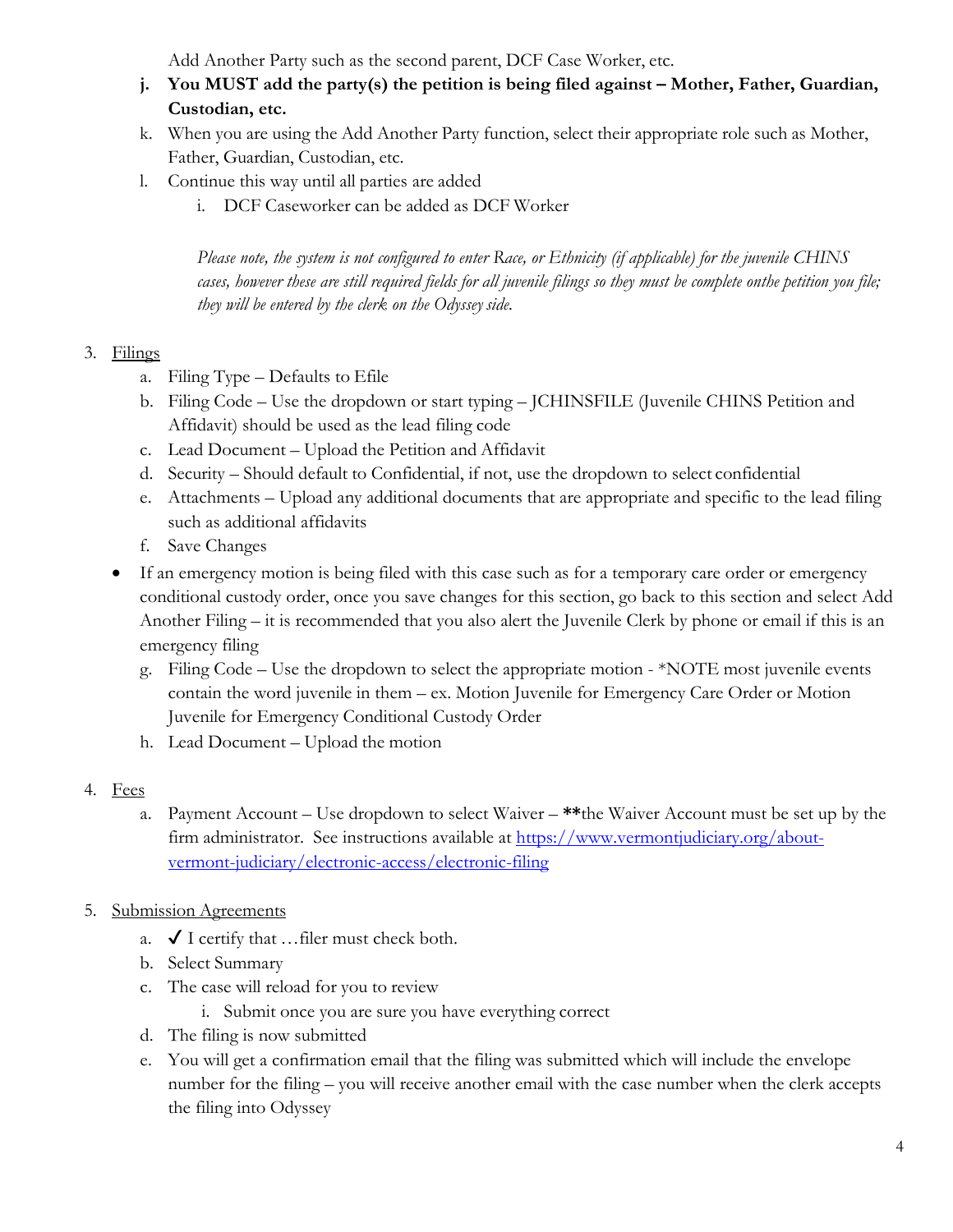## **Filing a New Delinquency or Youthful Offender Case**

Case Information

- i. Case Category: Select Criminal (In Odyssey and OFS, Delinquencies and Youthful Offenders are under the Criminal case category, although they continue to be heard in the Family Division in Vermont)
- ii. Case Type: Use the dropdown to select the appropriate type
	- 1. Juvenile Delinquency
	- 2. Youthful Offender
- b. Charge Information
	- i. Date of Offense Enter the offense date 4-digit year is required or use the date picker
	- ii. Offense Select the Search function
	- iii. Type in the numeric offense code or the offense name and enter or click on the magnifying glass to find the code
	- iv. Select the appropriate offense
	- v. Save
	- vi. Degree Use the dropdown to select the degree
	- vii. Arrest Date Enter the Arrest Date 4-digit year is required or use the date picker
- 2. Party Information
	- a. Enter the juvenile's name, DOB, Race, Ethnicity (if applicable) and any other known information
	- b. Save Changes
	- c. If the juvenile is under 18, you will need to add another party for the parent(s), guardian or custodian
		- i. Once you Save Changes after adding the juvenile, go back to this section and select Add Another Party
	- d. Continue this way until all parties are added
	- Note For Delinquencies and Youthful Offender cases, the State of Vermont will default as the petitioner in the case so you do not need to add yourself/agency as a party, you only need to add the attorney for the State

# 3. Filings

- a. Filing Type Defaults to Efile
- b. Filing Code Use the dropdown or start typing JDELFILE (Juvenile Delinquency Petition and Affidavit) or JYOFILE (Juvenile Youthful Offender Petition) should be used as the lead filingcode
- c. Lead Document Upload the Petition and Affidavit
- d. Security Should default to Confidential, if not use the dropdown to select
- e. Attachments Upload any additional documents that are appropriate to this case initiation filing, ex: additional affidavits
- f. Save Changes
- g. To add the Citation and Juvenile Law Enforcement Data Sheet go back to this section and select Add Another Filing, each of these should be their own lead document within this case (so you will do this step for each)
	- i. Use "Juvenile Citation" and "Juvenile Law Enforcement Data Sheet"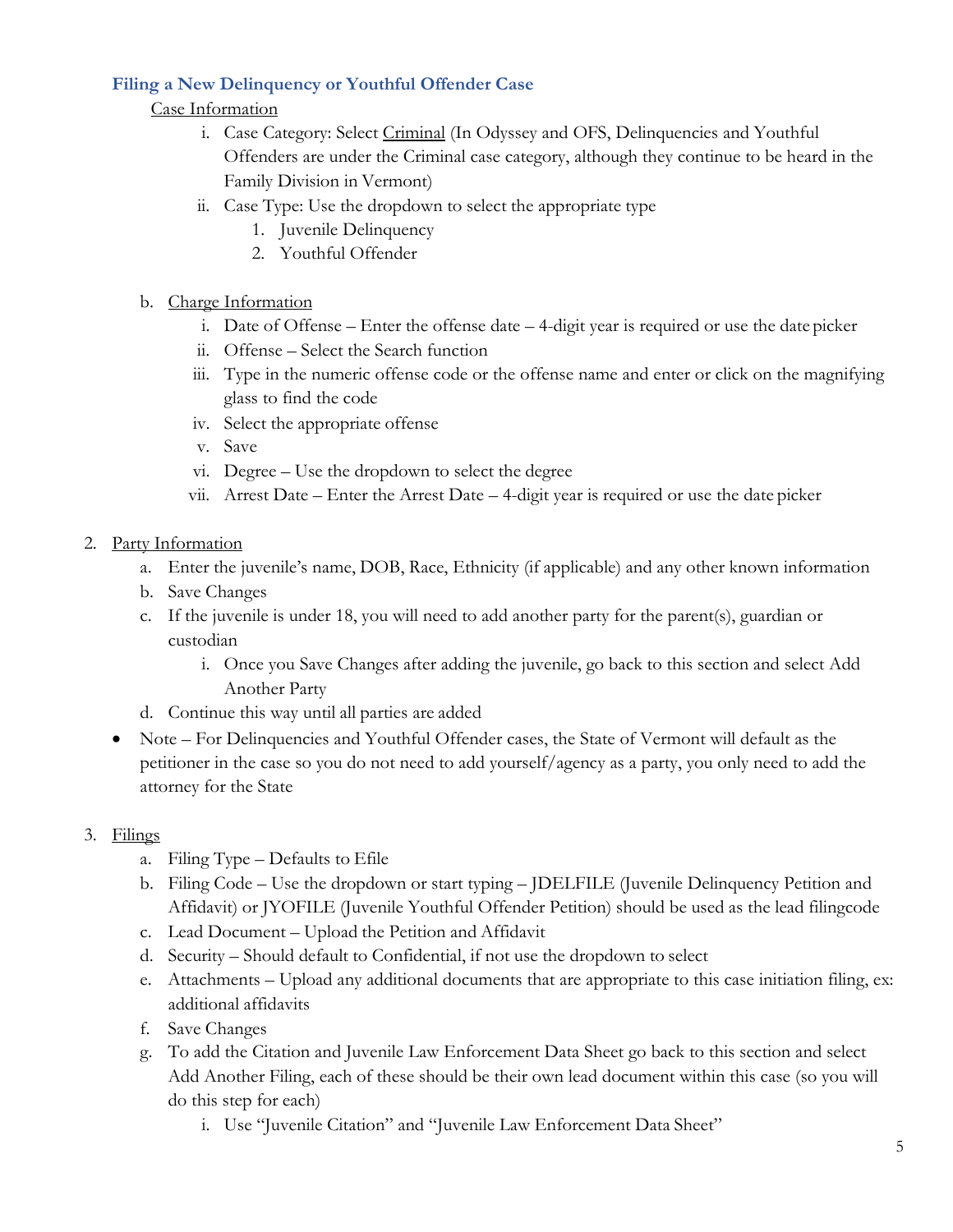- ii. If an emergency motion is being filed with this case such as for a temporary care order or emergency conditional custody order, once you save changes for this section, go back to this section and select Add Another Filing – it is recommended that you also alert the Juvenile Clerk by phone or email if this is anemergency filing
- h. Filing Code Use the dropdown to select the appropriate motion \*NOTE most juvenile events contain the word juvenile in them – ex. Motion Juvenile for Emergency Care Order or Motion Juvenile for Emergency Conditional Custody Order
- i. Lead Document Upload the motion

### 4. Fees

a. Payment Account – Use dropdown to select Waiver – **\*\***the Waiver Account must be set up by the firm administrator. See instructions available at [https://www.vermontjudiciary.org/about](https://www.vermontjudiciary.org/about-vermont-judiciary/electronic-access/electronic-filing)[vermont-judiciary/electronic-access/electronic-filing](https://www.vermontjudiciary.org/about-vermont-judiciary/electronic-access/electronic-filing)

## 5. Submission Agreements

- a.  $\bigvee$  I certify that ...
- b. Select Summary
- c. The case will reload for you to review
	- i. Submit once you are sure you have everything correct
- d. The filing is now submitted
- e. You will get a confirmation email that the filing was submitted which will include the envelope number for the filing – you will receive another email with the case number when the clerk accepts the filing into Odyssey

## <span id="page-5-0"></span>**Filing Codes with "Agency Filers Only" description:**

In the rare circumstances when a non-agency filer is authorized to file one of these documents (e.g. a Terminationof Parental Rights Petition), they may disregard the "agency filers only" language and use that filing code anyway. There is no system setting that will prevent the court from receiving and accepting one of these filing codes from any filer. The language is included on the filing code mainly to dissuade filers from selecting it erroneously when they are not in fact authorized to file under that code.

#### <span id="page-5-1"></span>**After hours Emergency Filings**

Filings submitted through OFS are generally only reviewed during the court's business hours. Filings received after hours will be reviewed when the Court is open.

After hours filings for RFAs, Juvenile matters and other emergencies should continue to be submitted through the current/existing procedures until further notice.

#### <span id="page-5-2"></span>**eService**

The efiling system contains a "Serve" feature that allows filers to simultaneously submit documents to the court and serve them on opposing parties/counsel who are also registered in the efiling system.

Vermont's Rules for Electronic Filing require service of filed documents on other efilers to take place through the system unless the parties agree in writing to an alternative method. Please see the eService Guide and other related materials on the Judiciary's efiling page for further details on using the Serve function.